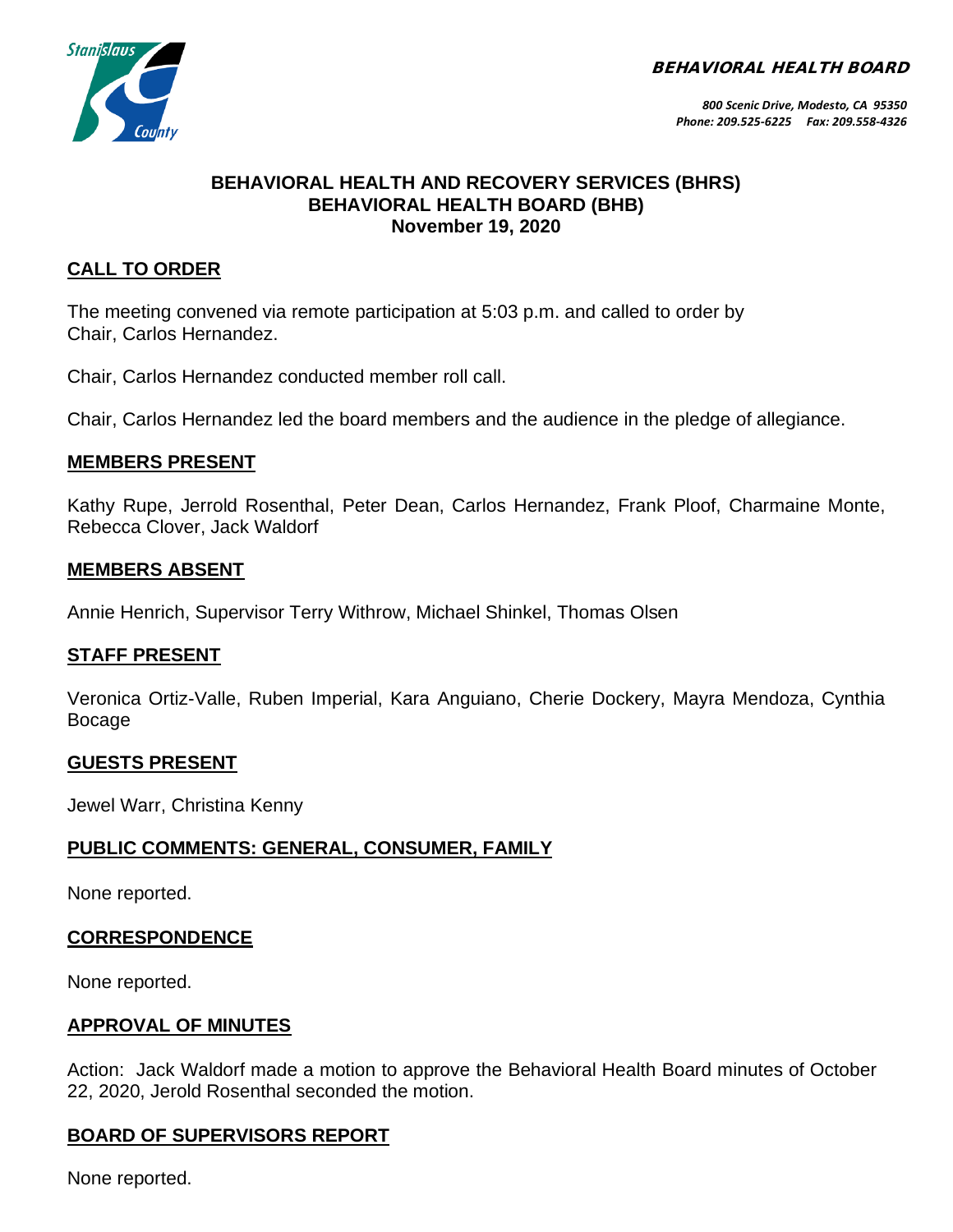## **ELECTION OF OFFICERS – BEHAVIORAL HEALTH BOARD (BHB)**

Carlos Hernandez presented the Slate of Officers as follows: Kathy Rupe as Chair and Charmaine Monte as Vice-Chair. With no further recommendations, Carlos made a motion to close nominations. Motion to elect Kathy Rupe as Chair and Charmaine Monte as Vice Chair was made by unanimous consent.

#### **Poster Contest**

Posters themed "Being Kind" created by Stanislaus Recovery Center clients were displayed virtually for BHB members to view. Chair Carlos Hernandez and Vice Chair Kathy Rupe served as the judges. Prizes were awarded to the  $1<sup>st</sup>$ ,  $2<sup>nd</sup>$ , and  $3<sup>rd</sup>$  winners.

#### **PRESENTATION: 2020 Data Notebook Survey - California Behavioral Health Board and Commissions, CalBHB/C**

Cherie Dockery, BHRS Associate Director provided a preview of the survey responses collected for the California Behavioral Health Planning Council (CBHBC) 2020 Data Notebook required for behavioral health boards and their county departments to complete and submit annually for the CBHBC to review and report on the mental health and substance use treatment areas of service. This year, the Data Notebook survey focused on Telehealth and other strategies around providing services during the COVID-19 public health emergency. Survey results are due to be submitted by November 30, 2020.

#### **COMMITTEE REPORTS**

## **EXECUTIVE COMMITTEE**

Carlos Hernandez reported the committee set the agenda for November. A recommendation to have Lt. Frank Martinez be appointed as ex officio member of the BHB representing the Sheriff's will be submitted to the Clerk of the Board of Supervisors Department. Members briefly reviewed the current BHB vacancies in Districts 1, 2, 4 and 5. The date to present the BHB Annual Report to the Board of Supervisors (BOS) was changed to December 1, 2020.

#### **IMPACT-DEPARTMENT RUN SERVICES**

Peter Dean reported the committee met in November for a presentation on High Risk Health and Senior Access Team. The committee looks forward to the Family Partnership Center in January.

#### **IMPACT-CONTRACT RUN SERVICES**

None Reported.

#### **MANAGED CARE**

Jack Waldorf reported the committee met and was very productive discussing data analysis related to hospitalizations.